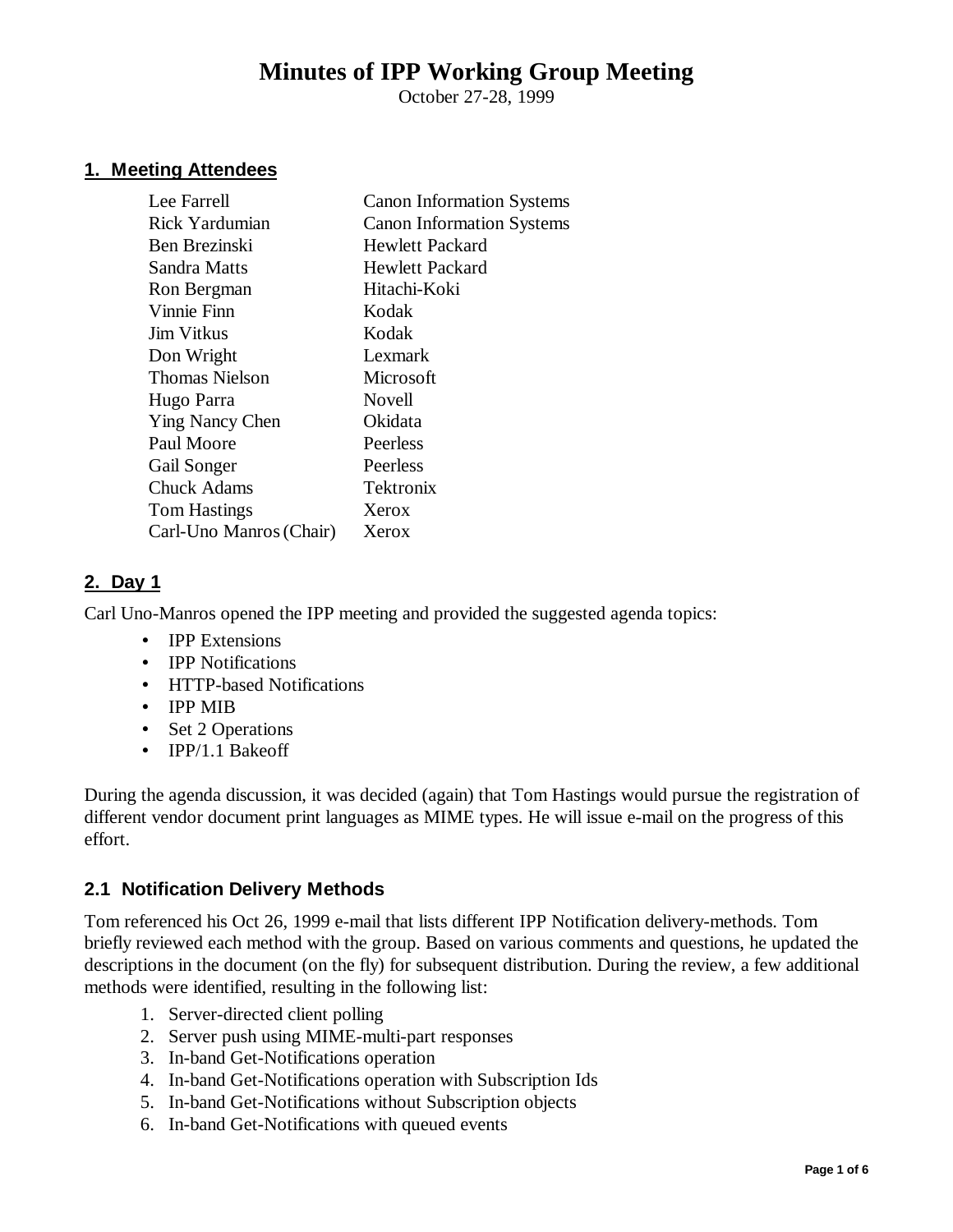- 7. In-band Get-Notifications with queued events— but only one event per Get-Notification
- 8. In-band Get-Notifications with queued events— with all events in one Get-Notification response
- 9. HTTP-based IPP Notification Delivery Protocol
- 10. HTTP-based IPP Notification Delivery
- 11. SNMP traps over UDP
- 12. SNMP informs over UDP
- 13. UDP delivery as Send-Notifications without response
- 14. UDP delivery as Send-Notifications with response
- 15. TCP delivery as Send-Notifications without response
- 16. TCP delivery as Send-Notifications with response
- 17. Email
- 18. Email with only Human Consumable
- 19. Email with both Human Consumable and Machine Consumable
- 20. Instant Messaging
- 21. Paging
- 22. Configured operator paging
- 23. Configured operator delivery
- 24. Configured operator delivery with event filter
- 25. Configured operator delivery with reasons filter
- 26. Alternatives 1,2, and 3 with all Subscriptions

For most of the remainder of the day, the group attempted to identify "pros and cons" for the above notification methods, which were later compiled and distributed by Tom.

During the review, there was much discussion about whether we would be creating our own instant messaging method(s), or wait to adopt the method that the IETF is intending to define.

Day 1 meeting adjourned.

#### **3. Day 2**

#### **3.1 Set 2 Operations**

Tom Hastings led the group in a review of the latest updates and (several of the) Issues in the October 22 draft of the "Set 2 Operations" document.

He noted that an Interpreter object has been added to the document, and reviewed it in detail. As explained in the document, the Interpreter object models the document format interpreters that are contained in the Printer object. Its purpose is to model those Printer attributes whose value depends on which interpreter is being used to process the document. One of the attendees pointed out that this new object has no affect on what is sent over the wire in the protocol.

When Tom asked if people want to add the Interpreter object, only one person indicated interest. Therefore, the group decided against adding the object.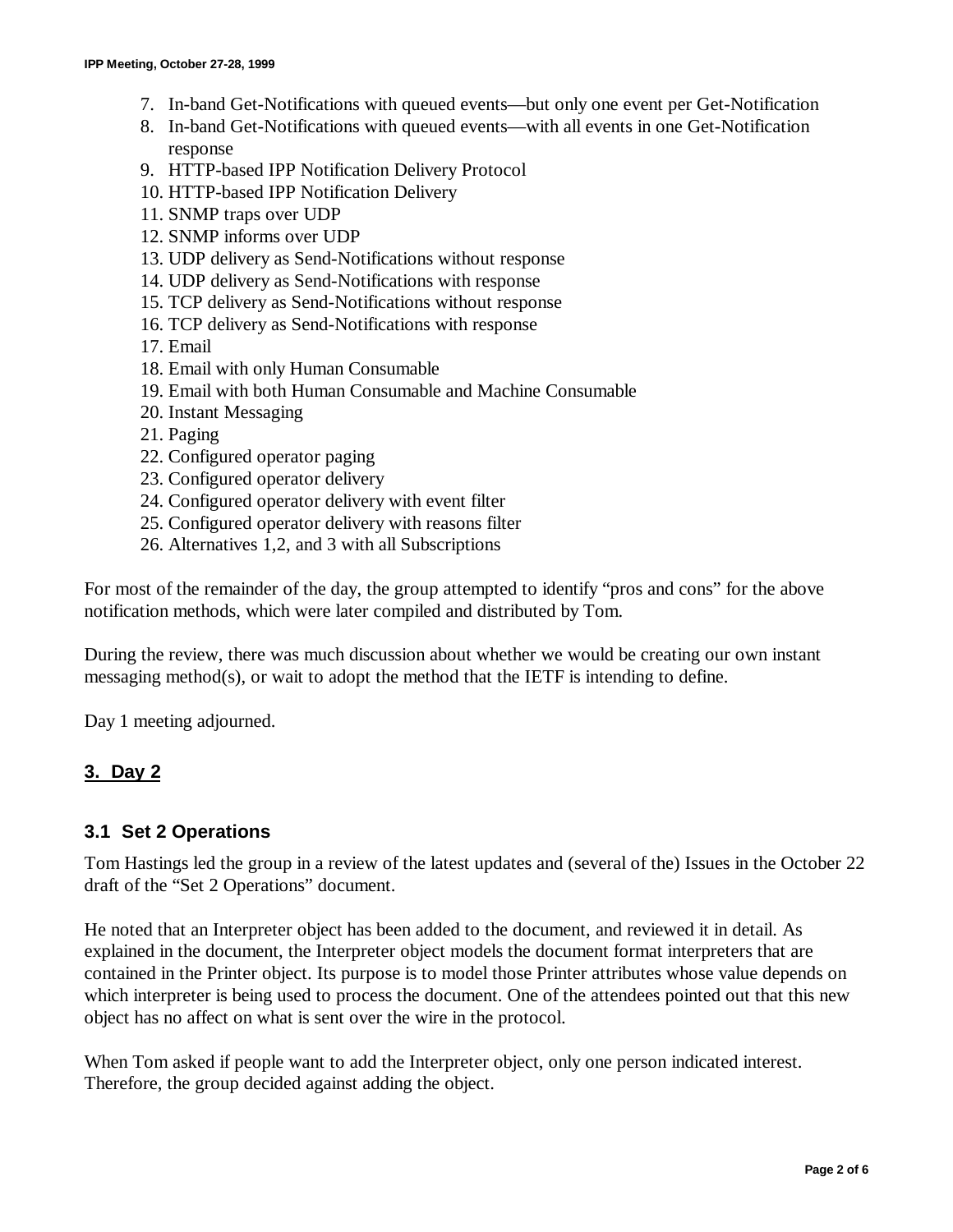After reviewing the new operation attribute for Pause-Printer, "when", the group decided that the default behavior for the attribute should be "now" instead of "after-current-job".

It was also agreed that each operation should have an explicit list of allowed values for the "when" attribute, with a default value identified.

ISSUE 1: Can a client determine the values of "when" that are supported for operations? The group agreed no.

As an attempt to avoid specification complexity, Paul Moore suggested that the Printer must be in the paused state before it can be reset.

At one point in the discussions, Paul pointed out that the new operations create a significant shift from the current IPP model. The new items seem to be very concerned with the printer device behavior. Previously, the specific device(s) had been hidden within the IPP Printer object.

Paul proposed that for the fan-out case, it would be possible to obtain the URIs for each of the individual devices known/supported by the IPP Printer. Further, he suggests that the downstream printers should also be IPP Printer objects. The term "Subordinate Printer" was suggested to describe these downstream printers— only to be used in the fan-out case. It would be up to the proxy Printer object to determine if it wants to expose any of its Subordinate Printers.

This led to a long discussion about possible modeling alternatives that would adequately address the issues of controlling the *logical* printer— and the resulting effects on the *physical* printer(s) involved.

Paul recommends that it would be better to define explicit operations intended to affect the *physical* devices, rather than to overload the operations defined for the abstract *logical* printers. This led to the (unanswered) question of whether the IPP model should introduce a "Physical Device" object that would reflect/affect the behavior of the "hard metal."

What about the "fan-in" case?

ISSUES 2-6 were deferred until the above topics are resolved in more detail.

ISSUE 7: A few attendees commented that obtaining printer-settable attributes (for displaying to the user) could be achieved through the use of UPDF.

There was a discussion of whether or not it would be appropriate to mandate a list of attributes as settable. Carl-Uno suggested that it might be restricted by privilege level and access control.

The group agreed to reverse the decision made at the previous meeting, and keep "printer-settableattributes" and "job-settable-attributes".

ISSUE 8: No longer an Issue because Interpreter object is gone.

ISSUE 9: See Issue 1.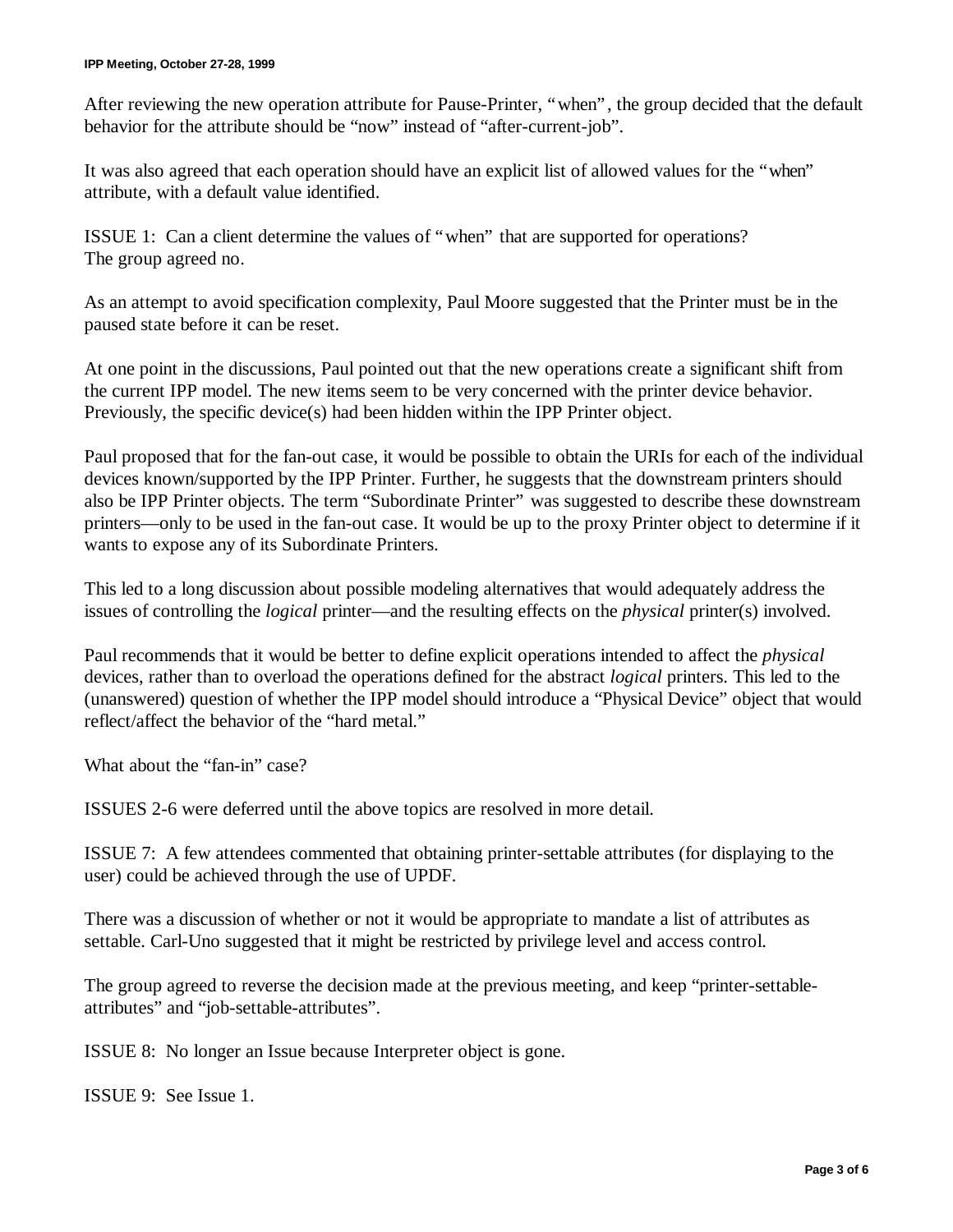ISSUE 10: No.

ISSUES 11, 12: Not discussed.

ISSUE 13: No.

It was suggested that the Set 2 Operations document should be split into two documents— one for "device operations" and one for IPP Printer operations. However, until a device model is more clearly defined, it will be difficult to agree on what qualifies as a device operation. Tom will issue a list of which new operations he thinks should be created, renamed, and/or defined as "device" operations.

One person questioned whether some of the operations should just be separately registered as vendorspecific extensions. The group agreed that Space-Current-Job and Non-Process-Run-Out should be separately registered.

### **3.2 Notification Delivery Methods – cont'd**

Tom Hastings distributed a copy of a table he created to summarize the "Pros and Cons" discussion of the different notification delivery methods. This table was also distributed in an e-mail message on Oct 27.

After Tom explained how to interpret the results of his summary table, he noted that the "winning" method seemed to be e-mail based. Almost everyone was surprised at this conclusion— and suggested that the table entries and/or evaluation formulas might need to be re-examined. (For instance, should all requirements be given equal weight?)

Paul Moore suggested that the group should select one machine readable method to focus on *first* and "go with it." Several people seemed to agree. Hugo advocated that HTTP should be selected.

### **3.3 HTTP-based Notifications**

Hugo Parra led a review of his proposal for an HTTP-based Notification Delivery Protocol.

There was much disagreement about which MIME type would be appropriate for the Send Notification request— application/ipp, application/ntfy, etc.

ISSUE 1: The group agreed to allow a single notification to have both Human Consumable and Machine Consumable form.

ISSUE 2: Paul suggested that we should use ipp:// as the notification protocol scheme. He believes we might want a richer set of communication exchange in the future, and it would be better to keep it all within the same scheme. Most of the group eventually seemed to agree, but Carl-Uno expressed strong disagreement, believing that the IESG would not accept it.

ISSUE 3: The group agreed to add a success status code that requests the subscription to be canceled.

ISSUE 4: The group agreed to keep the entries.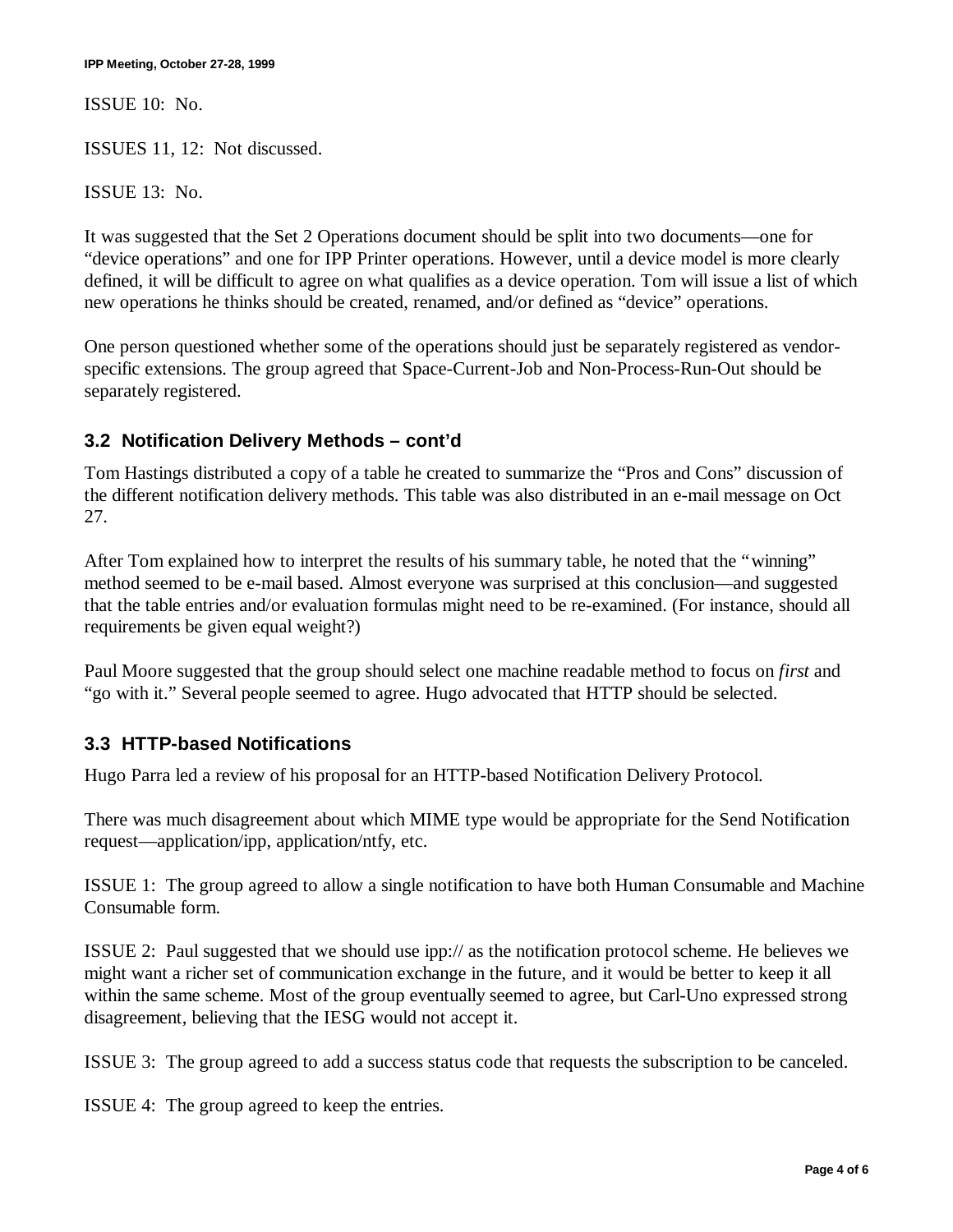Hugo will update his document and redistribute it for additional review before submitting it as an Internet-Draft.

### **3.4 IPP Extensions**

Carl-Uno explained that there will be a BOF meeting for IPP Extensions at the December IETF meeting. The proposed Charter will identify the following items as the major goals of the new Working Group activity:

- 1. Notifications
- 2. IPP Optional Operations (for Operators and Administrators)
- 3. IPP Extensions for Advanced Production Printing

A question was raised about whether item 3 above is really appropriate as an IETF activity. Given that it does not really affect the network *protocol*, but focuses exclusively on printing applications details, it was suggested that it might be more appropriate to develop this item as a PWG/ISTO specification. The same question was raised about item 2, but to a lesser degree.

### **3.5 IPP Notifications**

Tom reviewed the four remaining Notification specification Issues that he listed in his October 18 e-mail.

ISSUE 1: Deferred.

ISSUE 2: The group agreed to change the model to allow notification delivery methods that are request and response.

ISSUE 3: The answer to this Issue depends on the specific method.

ISSUE 4: It is ok that "job-uri" isn't defined for use with the Create-Job-Subscription operation— as long as it is consistent.

ISSUE 5: The group agreed to be consistent with other operations by creating two groups and copying attributes as appropriate.

### **3.6 Document Numbers**

Tom and Carl-Uno engaged in an exchange of interpretation and opinion regarding a recent e-mail thread on a proposal to include a document number operation attribute. However, they did not reach any conclusion and the topic was deferred for further discussion via e-mail.

Should we create a facility to allow the client to determine whether a printer can accept multiple documents in parallel? How about indicating a maximum number supported?

Tom will work with Carl Kugler (and Michael Sweet?) to generate a more detailed proposal for group review.